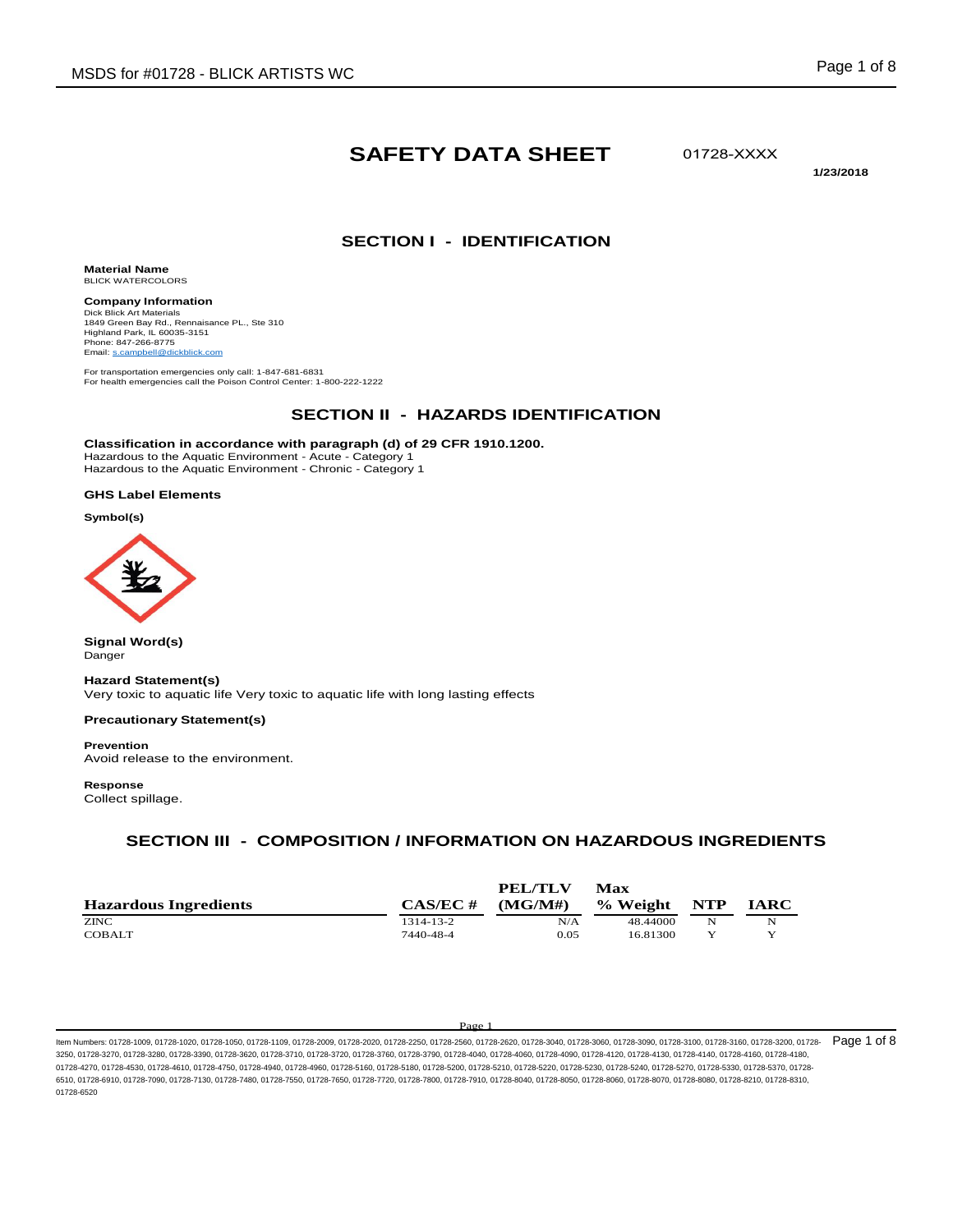### **SECTION IV - FIRST AID MEASURES**

FIRST AID MEASURES: If swallowed, get prompt medical attention.

### **SECTION V - FIRE FIGHTING MEASURES**

FLASH POINT (METHOD): N/A **AUTOIGNITION TEMPERATURE: N/A** EXPLOSION LIMITS IN AIR (% BY VOLUME): NOT EXPLOSIVE EXTINGUISHING MEDIA: NO SPECIAL MEDIA REQUIRED FIRE FIGHTING PROCEDURES: NO SPECIAL FIRE FIGHTING PROCEDURES REQUIRED UNUSUAL FIRE & EXPLOSION HAZARDS: NOT COMBUSTIBLE

### **SECTION VI - ACCIDENTAL RELEASE MEASURES**

STEPS TO BE TAKEN IN CASE A MATERIAL IS SPILLED: Clean up in accordance with all applicable regulations. Absorb spillage with noncombustible, absorbent material. For waste disposal, see Section XIII

### **SECTION VII - HANDLING AND STORAGE**

PRECAUTIONS TO BE TAKEN DURING STORAGE AND HANDLING: Good industrial hygiene practice requires that exposure be maintained below the TLV. This is preferably achieved through the provision of adequate ventilation. When exposure cannot be adequately controlled in this way, personal respiratory protection should be employed.

# **SECTION VIII - EXPOSURE CONTROLS / PERSONAL PROTECTION**

RESPIRATORY PROTECTION AND SPECIAL VENTILATION REQUIREMENTS: NONE REQUIRED OTHER PROTECTIVE EQUIPMENT (GLOVES, GOGGLES, ETC): NONE REQUIRED WORK/HYGIENE PRACTICES: Do not spray apply. Avoid ingestion. ENGINEERING CONTROLS: **KEEP OUT OF REACH OF CHILDREN.**

#### **SECTION IX - PHYSICAL AND CHEMICAL PROPERTIES**

BOILING POINT: N/A MELTING POINT: N/A VAPOR PRESSURE: N/A SPECIFIC VAPOR DENSITY (AIR=1): N/A SPECIFIC GRAVITY: N/A<br>SOLUBILITY IN WATER: N/A SOLUBILITY IN WATER:

REACTIVITY IN WATER: NON-REACTIVE

# **SECTION X - STABILITY AND REACTIVITY**

HAZARDOUS POLYMERIZATION PRODUCTS: N/A STABILITY: STABLE CONDITIONS TO AVOID: N/A INCOMPATIBILITY (MATERIALS TO AVOID): N/A HAZARDOUS DECOMPOSITION PRODUCTS: N/A

# **SECTION XI - TOXICOLOGICAL INFORMATION**

ACUTE EFFECTS ASSOCIATED WITH USE OF THIS MATERIAL: MAY BE HARMFUL IF SWALLOWED. EXPOSURE MAY RESULT IN SHORTNESS OF BREATH, CHEST PAIN, CHEST TIGHTNESS, WHEEZING AND A COUGH.

The summated LD50 is 2465.7 mg/kg. The summated LC50 is 28613 mg/cubic meter.

This product is considered to be a known or suspected human carcinogen by NTP, IARC or OSHA (see section III)

#### $\mathbf{p}_{\alpha}$

ltem Numbers: 01728-1009, 01728-1020, 01728-1050, 01728-1109, 01728-2009, 01728-2020, 01728-2560, 01728-2660, 01728-3040, 01728-3000, 01728-3090, 01728-3100, 01728-3160, 01728-3160, 01728-3160, 01728-3160, 01728-3160, 0172 3250, 01728-3270, 01728-3280, 01728-3390, 01728-3620, 01728-3710, 01728-3720, 01728-3760, 01728-3790, 01728-4040, 01728-4060, 01728-4090, 01728-4120, 01728-4130, 01728-4140, 01728-4160, 01728-4180, 01728-4270, 01728-4530, 01728-4610, 01728-4750, 01728-4940, 01728-4960, 01728-5160, 01728-5200, 01728-5210, 01728-5220, 01728-5230, 01728-5240, 01728-5240, 01728-5240, 01728-5240, 01728-5210, 01728-5240, 01728-5240, 01728-5 6510, 01728-6910, 01728-7090, 01728-7130, 01728-7480, 01728-7550, 01728-7650, 01728-7720, 01728-7800, 01728-7910, 01728-8040, 01728-8050, 01728-8060, 01728-8070, 01728-8080, 01728-8210, 01728-8310, 01728-6520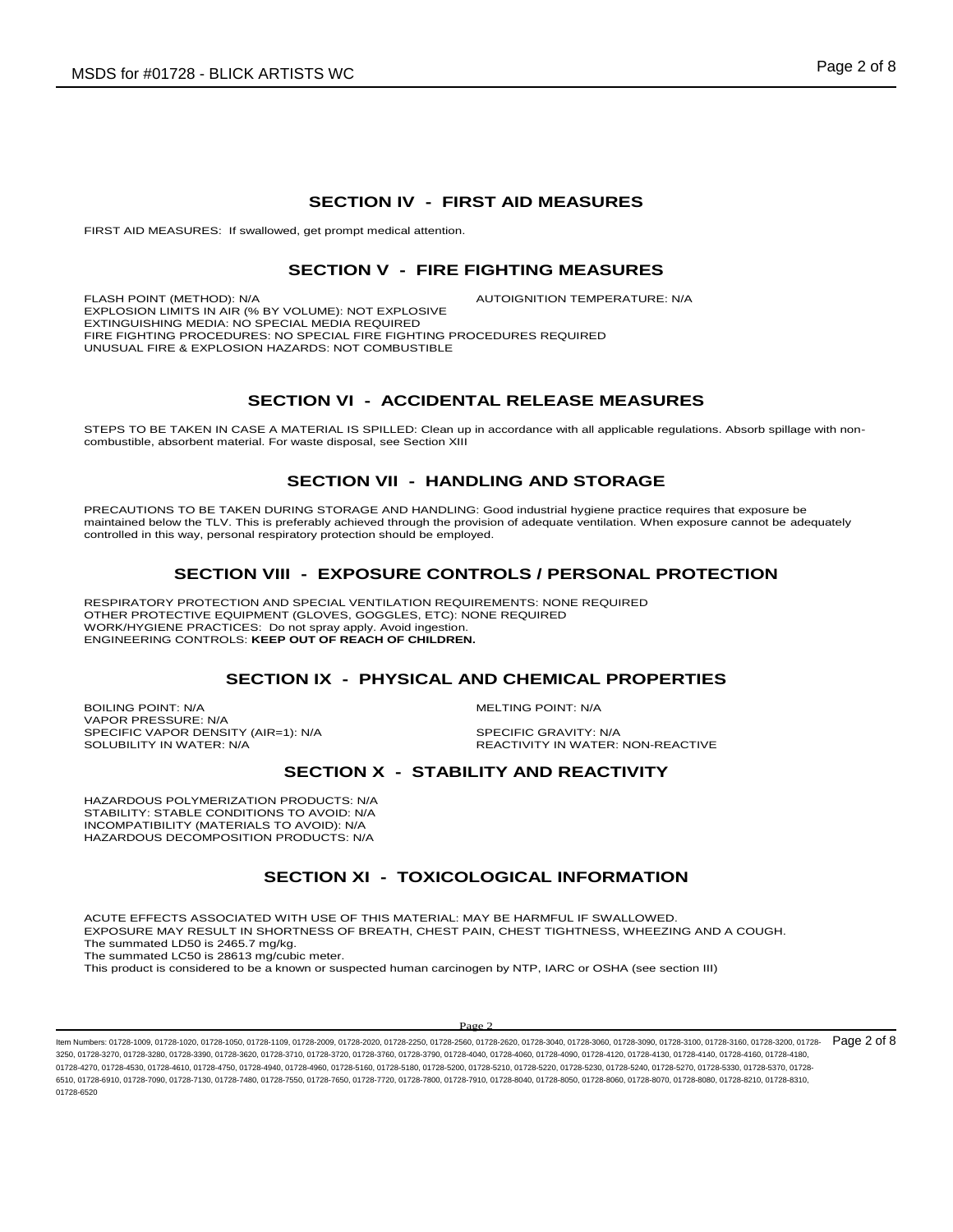#### **SECTION XII - ECOLOGICAL INFORMATION**

**Aquatic Hazard Statement(s)** Very toxic to aquatic life Very toxic to aquatic life with long lasting effects

#### **SECTION XIII - DISPOSAL CONSIDERATIONS**

RCRA HAZARD CLASS (40 CFR 261): THIS PRODUCT IS NOT CLASSIFIED AS A HAZARDOUS WASTE. WASTE DISPOSAL METHOD: DISPOSE OF IN ACCORDANCE WITH FEDERAL, STATE AND LOCAL REGULATIONS.

#### **SECTION XIV - TRANSPORTATION INFORMATION**

U.S. DOT (49 CFR 172.101): THIS IS NOT A HAZARDOUS MATERIAL AS CLASSIFIED BY CFR 172.101.

#### **SECTION XV - REGULATORY INFORMATION**

CONTENTS OF THIS SDS COMPLY WITH OSHA HAZARD COMMUNICATION STANDARD 29 CFR 1910.1200

EPA SARA TITLE III CHEMICAL LISTINGS: SECTION 302.4 EXTREMELY HAZARDOUS SUBSTANCES (40 CFR 355): **NONE** 

SECTION 313 TOXIC CHEMICALS (40 CFR 372): **NONE** 

INTERNATIONAL REGULATIONS

CANADIAN WHMIS: THIS PRODUCT IS A CONTROLLED PRODUCT UNDER CANADA'S WORKPLACE HAZARDOUS MATERIALS INFORMATION SYSTEM. IT CONTAINS THE FOLLOWING TOXIC OR HIGHLY TOXIC MATERIALS: COPPER PHTHALOCYANINE FERRIC OXIDE GUM ARABIC PROPYLENE GLYCOL ZINC OXIDE

SUPPLEMENTAL STATE COMPLIANCE INFORMATION:

THIS PRODUCT CONTAINS THE FOLLOWING CHEMICAL(S) LISTED UNDER NEW JERSEY'S RIGHT TO KNOW PROGRAM: GUM ARABIC PIGMENT RED 101 PIGMENT WHITE 6 PROPYLENE GLYCOL ZINC OXIDE

THIS PRODUCT CONTAINS THE FOLLOWING CHEMICAL(S) REQUIRING NOTIFICATION TO THE STATE OF WASHINGTON UNDER THEIR CHILDREN'S SAFE PRODUCTS ACT: CADMIUM SELENIDE SULFIDE (CD2SES) CADMIUM ZINC SULFIDE COBALT TIN OXIDE (COSNO3) PHOSPHORIC ACID, AMMONIUM COBALT(2+) SAL

THIS PRODUCT CONTAINS THE FOLLOWING CHEMICAL(S) LISTED IN FLORIDA'S TOXIC SUBSTANCE LIST: Iron oxide fume Zinc oxide fume

THIS PRODUCT CONTAINS THE FOLLOWING CHEMICAL(S) LISTED IN MAINE'S PRIORITY CHEMICAL LIST:

ltem Numbers: 01728-1009, 01728-1020, 01728-1050, 01728-1109, 01728-2009, 01728-2020, 01728-2560, 01728-2660, 01728-3040, 01728-3000, 01728-3090, 01728-3100, 01728-3160, 01728-3160, 01728-3160, 01728-3160, 01728-3160, 0172 3250, 01728-3270, 01728-3280, 01728-3390, 01728-3620, 01728-3710, 01728-3720, 01728-3760, 01728-3790, 01728-4040, 01728-4060, 01728-4090, 01728-4120, 01728-4130, 01728-4140, 01728-4160, 01728-4180, 01728-4270, 01728-4530, 01728-4610, 01728-4750, 01728-4940, 01728-4960, 01728-5160, 01728-5200, 01728-5210, 01728-5220, 01728-5230, 01728-5240, 01728-5240, 01728-5240, 01728-5240, 01728-5210, 01728-5240, 01728-5240, 01728-5 6510, 01728-6910, 01728-7090, 01728-7130, 01728-7480, 01728-7550, 01728-7650, 01728-7720, 01728-7800, 01728-7910, 01728-8040, 01728-8050, 01728-8060, 01728-8070, 01728-8080, 01728-8210, 01728-8310, 01728-6520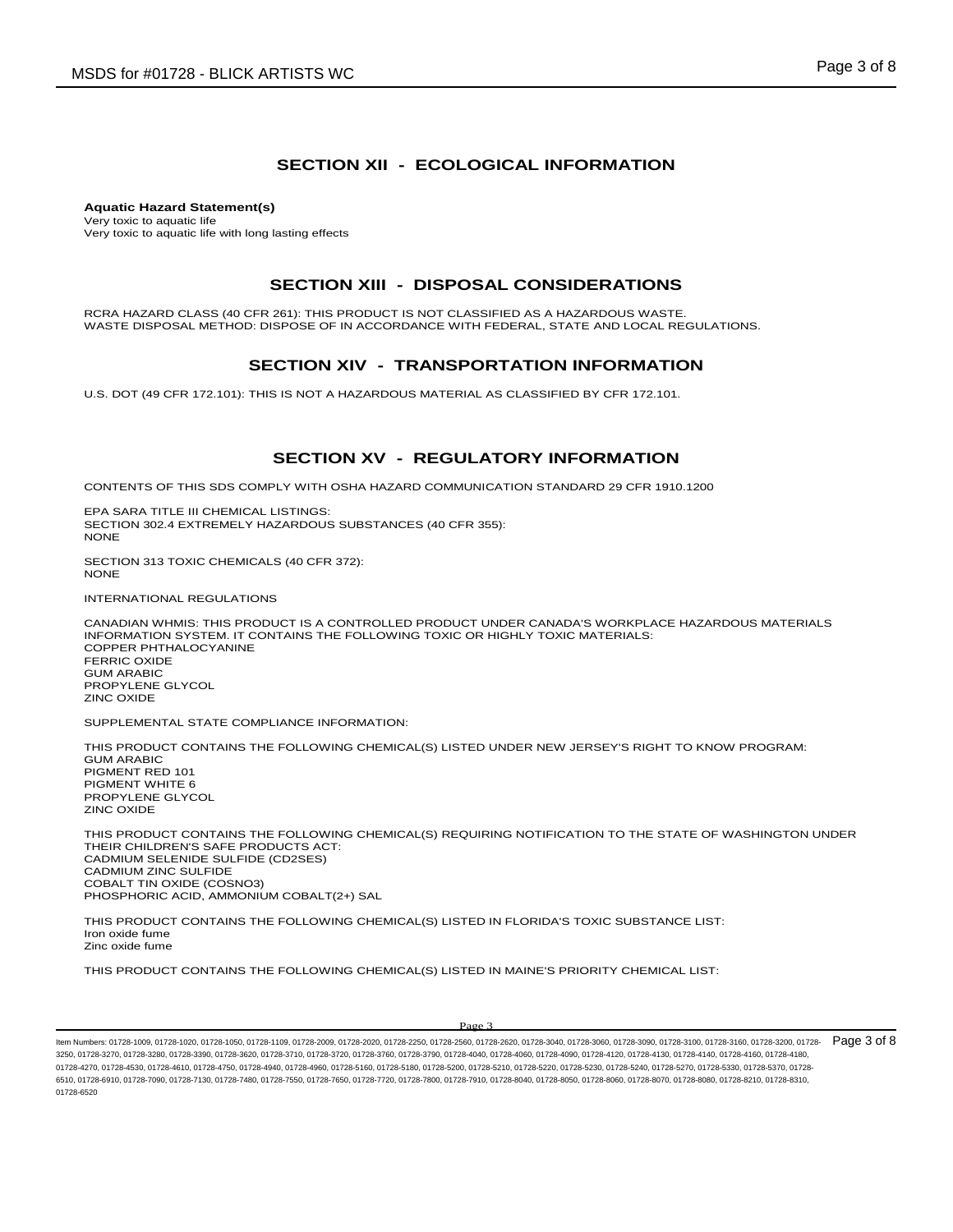**NONE** 

THIS PRODUCT CONTAINS THE FOLLOWING CHEMICALS CONSIDERED BY VERMONT AS BEING OF VERY HIGH CONCERN TO CHILDREN: NONE

THIS PRODUCT CONTAINS THE FOLLOWING CHEMICAL(S) LISTED IN MASSACHUSETTS HAZARDOUS SUBSTANCE LIST: Carbon black Glycerine mist Iron oxide dust Sucrose dust Titanium dioxide Zinc oxide fume

THIS PRODUCT CONTAINS THE FOLLOWING CHEMICAL(S) LISTED ON MICHIGAN'S CRITICAL MATERIALS REGISTER: NONE

THIS PRODUCT CONTAINS THE FOLLOWING CHEMICAL(S) LISTED ON MINNESOTA'S HAZARDOUS SUBSTANCES LIST: Carbon black Glycerin mist Iron oxide fume (Fe2O3) as Fe Propylene glycol Sucrose Titanium dioxide Zinc oxide, fume and dust

THIS PRODUCT CONTAINS THE FOLLOWING CHEMICAL(S) LISTED IN PENNSYLVANIA'S HAZARDOUS SUBSTANCES LIST: 1,2,3-Propanetriol 1,2-Propanediol Alpha-D-glucopyranoside, .beta.-d-fructo Carbon black Iron oxide Titanium oxide Zinc oxide

Under CPSC's consumer product regulations (16CFR1500.3 and 150014), this product has the following required acute and chronic hazard labeling:

# **WARNING:MAY BE HARMFUL IF SWALLOWED. INHALATION MAY CAUSE RESPIRATORY ALLERGIES, OR LUNG DAMAGE.**

**Contains: COBALT, ZINC**

PRECAUTIONS:Do not spray apply. Avoid ingestion. **KEEP OUT OF REACH OF CHILDREN.**  FIRST AID TREATMENT:If swallowed, get prompt medical attention. For further health information contact a poison control center or call . . . (must contain a US telephone # and US company name and address on the label).

This product contains a chemical known to the State of California to cause cancer.

This product contains cadmium, a chemical known to the State of California to cause cancer, birth defects and other reproductive harm.

ltem Numbers: 01728-1009, 01728-1020, 01728-1050, 01728-1109, 01728-2009, 01728-2020, 01728-2560, 01728-2660, 01728-3040, 01728-3000, 01728-3090, 01728-3100, 01728-3160, 01728-3160, 01728-3160, 01728-3160, 01728-3160, 0172 3250, 01728-3270, 01728-3280, 01728-3390, 01728-3620, 01728-3710, 01728-3720, 01728-3760, 01728-3790, 01728-4040, 01728-4060, 01728-4090, 01728-4120, 01728-4130, 01728-4140, 01728-4160, 01728-4180, 01728-4270, 01728-4530, 01728-4610, 01728-4750, 01728-4940, 01728-4960, 01728-5160, 01728-5200, 01728-5210, 01728-5220, 01728-5230, 01728-5240, 01728-5240, 01728-5240, 01728-5240, 01728-5210, 01728-5240, 01728-5240, 01728-5 6510, 01728-6910, 01728-7090, 01728-7130, 01728-7480, 01728-7550, 01728-7650, 01728-7720, 01728-7800, 01728-7910, 01728-8040, 01728-8050, 01728-8060, 01728-8070, 01728-8080, 01728-8210, 01728-8310, 01728-6520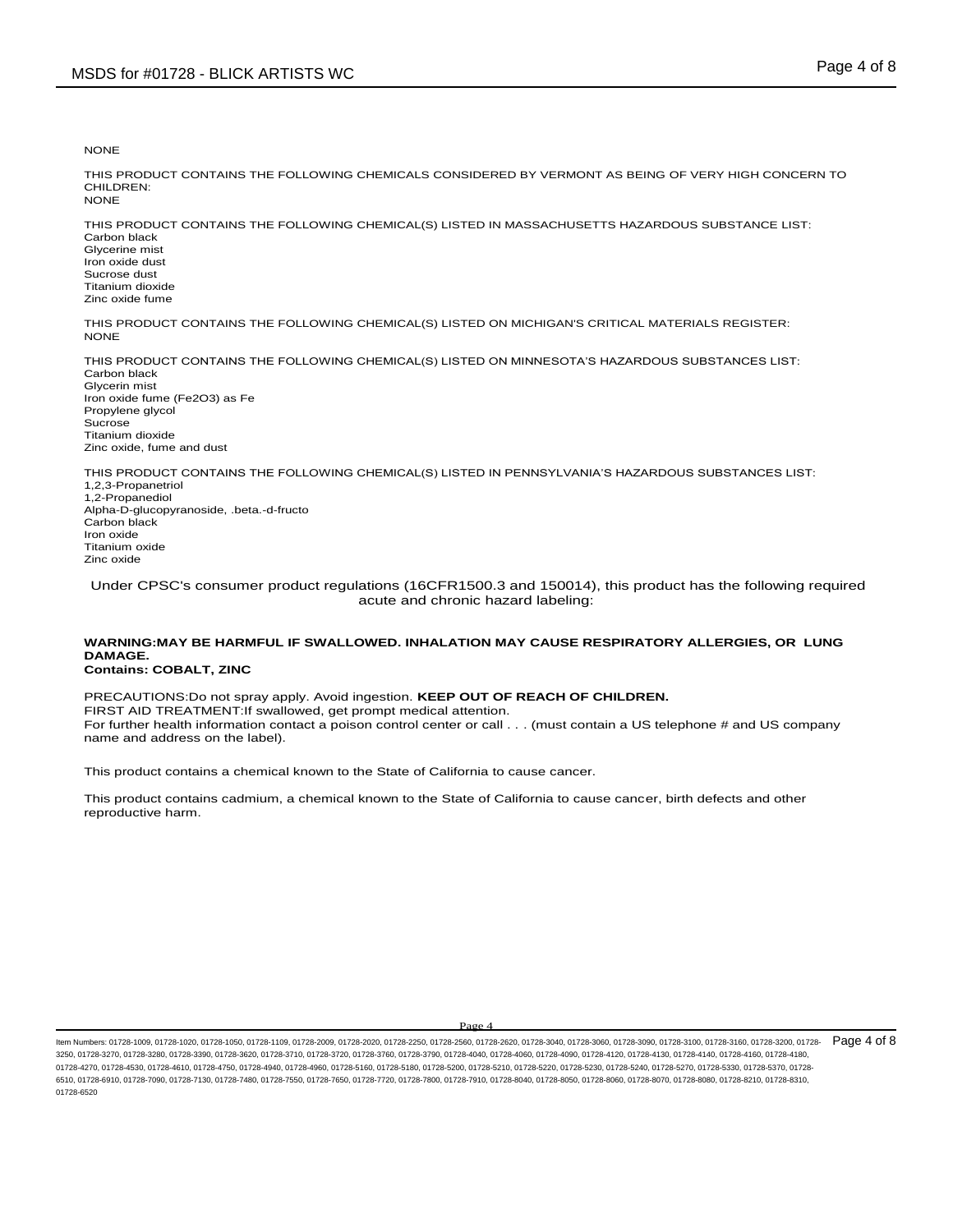### **SECTION XVI - OTHER INFORMATION**

Disclaimer: We believe the statements, technical information and recommendations contained herein are reliable, but they are given without warranty or guarantee of any kind. The information contained in this document applies to this specific material as supplied. It may not be valid for this material if it is used in combination with any other materials. It is the user's responsibility to satisfy oneself as to the suitability and completeness of this information for the user's own particular use.

**LAST REVISION DATE: 06/14/2016**

**Prepared by Duke OEM Toxicology**

ltem Numbers: 01728-1009, 01728-1020, 01728-1050, 01728-1109, 01728-2009, 01728-2020, 01728-250, 01728-2560, 01728-300, 01728-3000, 01728-3090, 01728-3090, 01728-3100, 01728-3160, 01728-3160, 01728-3160, 01728-3160, 01728-3250, 01728-3270, 01728-3280, 01728-3390, 01728-3620, 01728-3710, 01728-3720, 01728-3760, 01728-3790, 01728-4040, 01728-4060, 01728-4090, 01728-4120, 01728-4130, 01728-4140, 01728-4160, 01728-4180, 01728-4270, 01728-4530, 01728-4610, 01728-4750, 01728-4940, 01728-4960, 01728-5160, 01728-5200, 01728-5210, 01728-5220, 01728-5230, 01728-5240, 01728-5240, 01728-5240, 01728-5240, 01728-5210, 01728-5240, 01728-5370, 01728-5 6510, 01728-6910, 01728-7090, 01728-7130, 01728-7480, 01728-7550, 01728-7650, 01728-7720, 01728-7800, 01728-7910, 01728-8040, 01728-8050, 01728-8060, 01728-8070, 01728-8080, 01728-8210, 01728-8310, 01728-6520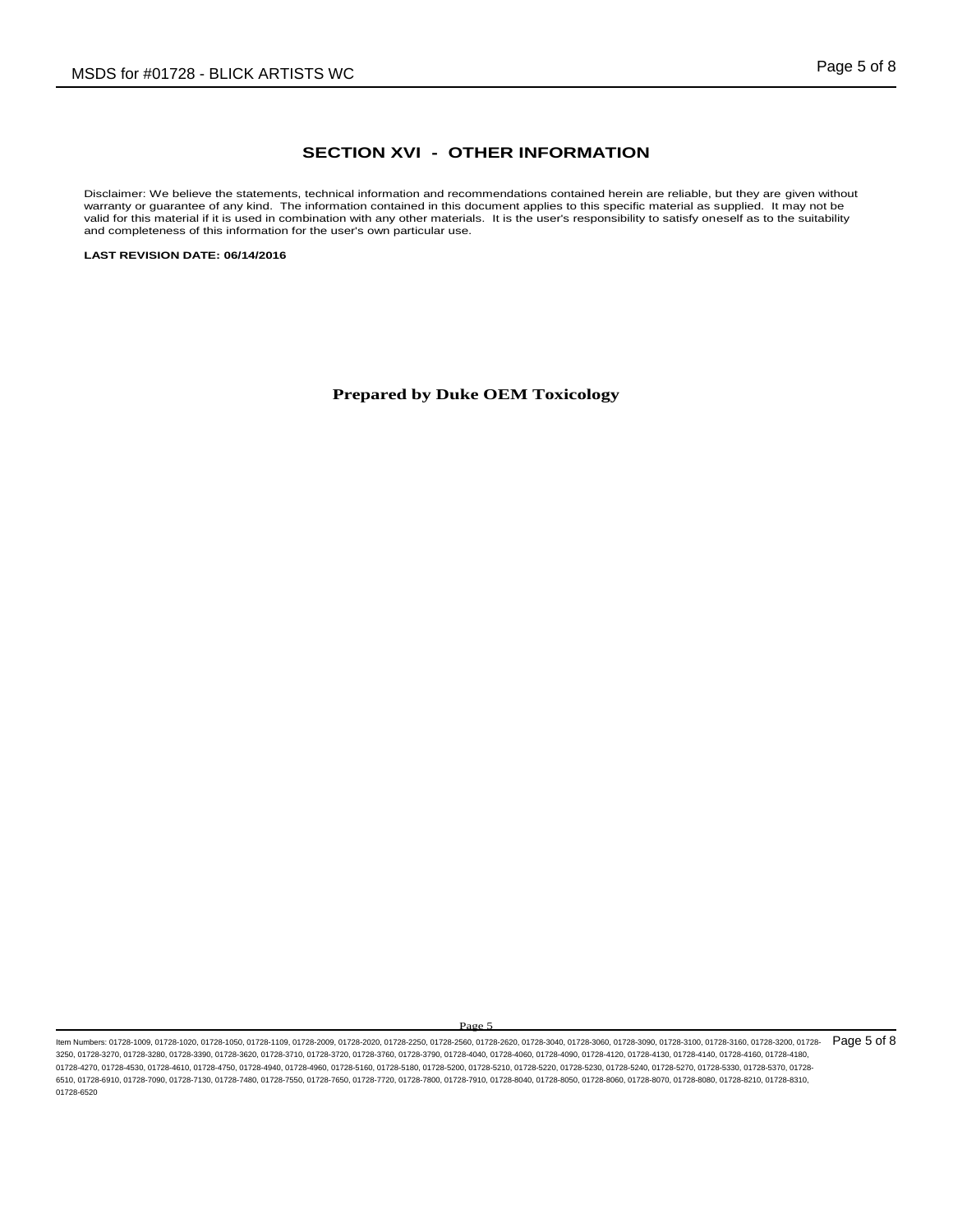### **COLOR INFORMATION**

THIS SDS APPLIES TO THE FOLLOWING COLORS WHICH ARE ASSOCIATED WITH HAZARDOUS AND/OR NON-HAZARDOUS INGREDIENTS

| <b>Product Color</b>                 | <b>SKU</b> | <b>Hazardous Ingredient</b> |
|--------------------------------------|------------|-----------------------------|
| <b>ALIZARIN CRIMSON</b>              |            | (NONE)                      |
| <b>BURNT ALIZARIN/CRIMSON GOLDEN</b> |            | (NONE)                      |
| <b>AUREOLIN YELLOW</b>               |            | (NONE)                      |
| TRANSPARENT ORANGE                   |            | (NONE)                      |
| <b>BROWN MADDER</b>                  |            | (NONE)                      |
| <b>BURNT SIENNA</b>                  |            | (NONE)                      |
| <b>BURNT UMBER</b>                   |            | (NONE)                      |
| <b>CADMIUM ORANGE</b>                |            | (NONE)                      |
| <b>CADMIUM RED DEEP</b>              |            | (NONE)                      |
| <b>CADMIUM RED LIGHT</b>             |            | (NONE)                      |
| CADMIUM RED MEDIUM                   |            | (NONE)                      |
| <b>CADMIUM YELLOW DEEP</b>           |            | (NONE)                      |
| CADMIUM YELLOW LEMON                 |            | (NONE)                      |
| <b>CADMIUM YELLOW LIGHT</b>          |            | (NONE)                      |
| CADMIUM YELLOW MEDIUM                |            | (NONE)                      |
| <b>CERULEAN BLUE</b>                 |            | (NONE)                      |
| <b>TITANIUM WHITE</b>                |            | (NONE)                      |
| <b>CHINESE WHITE</b>                 |            | <b>ZINC</b>                 |
| CHROMIUM OXIDE GREEN (LIGHT)         |            | (NONE)                      |
| <b>COBALT BLUE</b>                   |            | (NONE)                      |
| <b>COBALT VIOLET</b>                 |            | <b>COBALT</b>               |
| <b>BISMUTH YELLOW</b>                |            | (NONE)                      |
| <b>DIOXAZINE PURPLE</b>              |            | (NONE)                      |
| <b>DAVY'S GRAY</b>                   |            | (NONE)                      |
| PERMANENT GREEN (EMERALD)            |            | (NONE)                      |
| RED IRON OXIDE (ENGLISH RED)         |            | (NONE)                      |
| FRENCH ULTRAMARINE (LIGHT)           |            | (NONE)                      |
| <b>GAMBOGE</b>                       |            | (NONE)                      |
| <b>TERRE VERDE</b>                   |            | (NONE)                      |
| <b>TRUE RED LIGHT</b>                |            | (NONE)                      |
| <b>MAGENTA</b>                       |            | (NONE)                      |
| <b>HOOKER'S GREEN DEEP</b>           |            | (NONE)                      |
| <b>HOOKER'S GREEN LIGHT</b>          |            | (NONE)                      |
| <b>DELFT BLUE</b>                    |            | (NONE)                      |
| <b>INDIAN RED</b>                    |            | (NONE)                      |
| <b>INDIAN YELLOW</b>                 |            | (NONE)                      |
| <b>INDIGO</b>                        |            | (NONE)                      |
| <b>IVORY BLACK</b>                   |            | (NONE)                      |
| <b>LAMP BLACK</b>                    |            | (NONE)                      |
| <b>LEMON YELLOW</b>                  |            | (NONE)                      |
| MANGANESE BLUE HUE                   |            | (NONE)                      |
| <b>COBALT TURQUOISE</b>              |            | (NONE)                      |
| <b>NAPLES YELLOW</b>                 |            | (NONE)                      |
| PAYNE'S GRAY                         |            | (NONE)                      |
| PERMANENT ALIZARIN                   |            | (NONE)                      |
| PRUSSIAN BLUE                        |            | (NONE)                      |
| <b>RAW SIENNA</b>                    |            | (NONE)                      |
| <b>RAW UMBER</b>                     |            | (NONE)                      |
| ALIZARIN ROSE (MADDER)               |            | (NONE)                      |
| <b>SAP GREEN</b>                     |            | (NONE)                      |
| SEPIA NATURAL LIGHT                  |            | (NONE)                      |
| SEPIA (WARM)                         |            | (NONE)                      |
| PTHALO BLUE                          |            | (NONE)                      |
| QUINACRIDONE ROSE (THALO CRIMSON)    |            | (NONE)                      |
| PTHALO GREEN (LIGHT)                 |            | (NONE)                      |
| PTHALO PURPLE                        |            | (NONE)                      |
| PTHALO RED                           |            | (NONE)                      |
|                                      |            |                             |

#### Page 6

ltem Numbers: 01728-1009, 01728-1020, 01728-1050, 01728-1109, 01728-2009, 01728-2020, 01728-2560, 01728-2660, 01728-3040, 01728-3000, 01728-3090, 01728-3100, 01728-3160, 01728-3160, 01728-3160, 01728-3160, 01728-3160, 0172 3250, 01728-3270, 01728-3280, 01728-3390, 01728-3620, 01728-3710, 01728-3720, 01728-3760, 01728-3790, 01728-4040, 01728-4060, 01728-4090, 01728-4120, 01728-4130, 01728-4140, 01728-4160, 01728-4180, 01728-4270, 01728-4530, 01728-4610, 01728-4750, 01728-4940, 01728-4960, 01728-5160, 01728-5200, 01728-5200, 01728-5220, 01728-5230, 01728-5240, 01728-5240, 01728-5240, 01728-5240, 01728-5210, 01728-5240, 01728-5240, 01728-5 6510, 01728-6910, 01728-7090, 01728-7130, 01728-7480, 01728-7550, 01728-7650, 01728-7720, 01728-7800, 01728-7910, 01728-8040, 01728-8050, 01728-8060, 01728-8070, 01728-8080, 01728-8210, 01728-8310, 01728-6520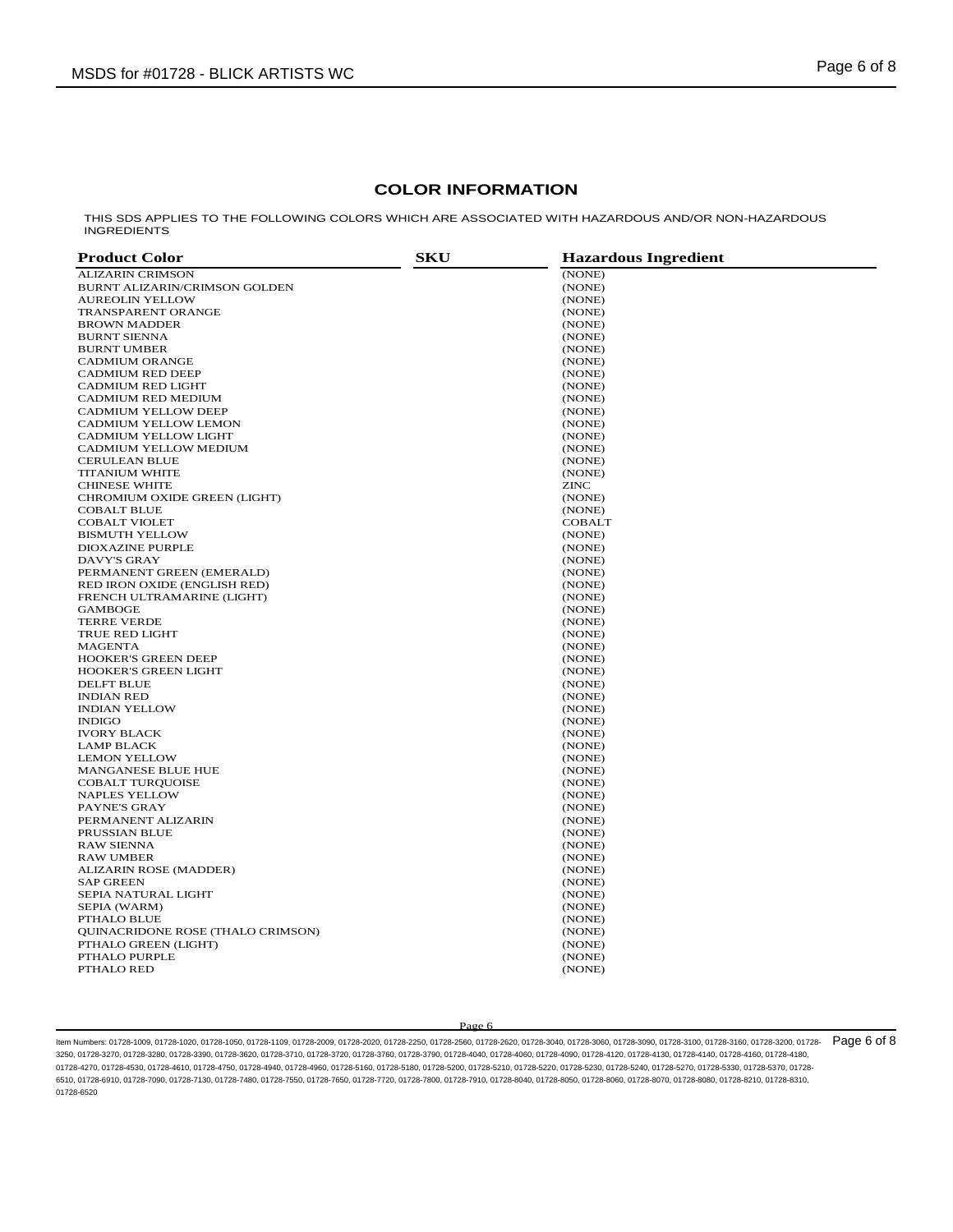| <b>Product Color</b>                       | <b>SKU</b> | <b>Hazardous Ingredient</b> |  |
|--------------------------------------------|------------|-----------------------------|--|
| PTHALO YELLOW GREEN                        |            | (NONE)                      |  |
| <b>OUINACRIDONE MAGENTA (THALO VIOLET)</b> |            | (NONE)                      |  |
| ULTRAMARINE BLUE                           |            | (NONE)                      |  |
| VAN DYCK BROWN                             |            | (NONE)                      |  |
| <b>VERMILLION DEEP</b>                     |            | (NONE)                      |  |
| <b>VERMILION LIGHT</b>                     |            | (NONE)                      |  |
| <b>VIRIDIAN</b>                            |            | (NONE)                      |  |
| <b>YELLOW OCHRE</b>                        |            | (NONE)                      |  |

ltem Numbers: 01728-1009, 01728-1020, 01728-1050, 01728-1109, 01728-2009, 01728-2020, 01728-250, 01728-2560, 01728-300, 01728-3000, 01728-3090, 01728-3090, 01728-3100, 01728-3160, 01728-3160, 01728-3160, 01728-3160, 01728-3250, 01728-3270, 01728-3280, 01728-3390, 01728-3620, 01728-3710, 01728-3720, 01728-3760, 01728-3790, 01728-4040, 01728-4060, 01728-4090, 01728-4120, 01728-4130, 01728-4140, 01728-4160, 01728-4180, 01728-4270, 01728-4530, 01728-4610, 01728-4750, 01728-4940, 01728-4960, 01728-5160, 01728-5200, 01728-5200, 01728-5220, 01728-5230, 01728-5240, 01728-5240, 01728-5240, 01728-5240, 01728-5210, 01728-5240, 01728-5240, 01728-5 6510, 01728-6910, 01728-7090, 01728-7130, 01728-7480, 01728-7550, 01728-7650, 01728-7720, 01728-7800, 01728-7910, 01728-8040, 01728-8050, 01728-8060, 01728-8070, 01728-8080, 01728-8210, 01728-8310, 01728-6520